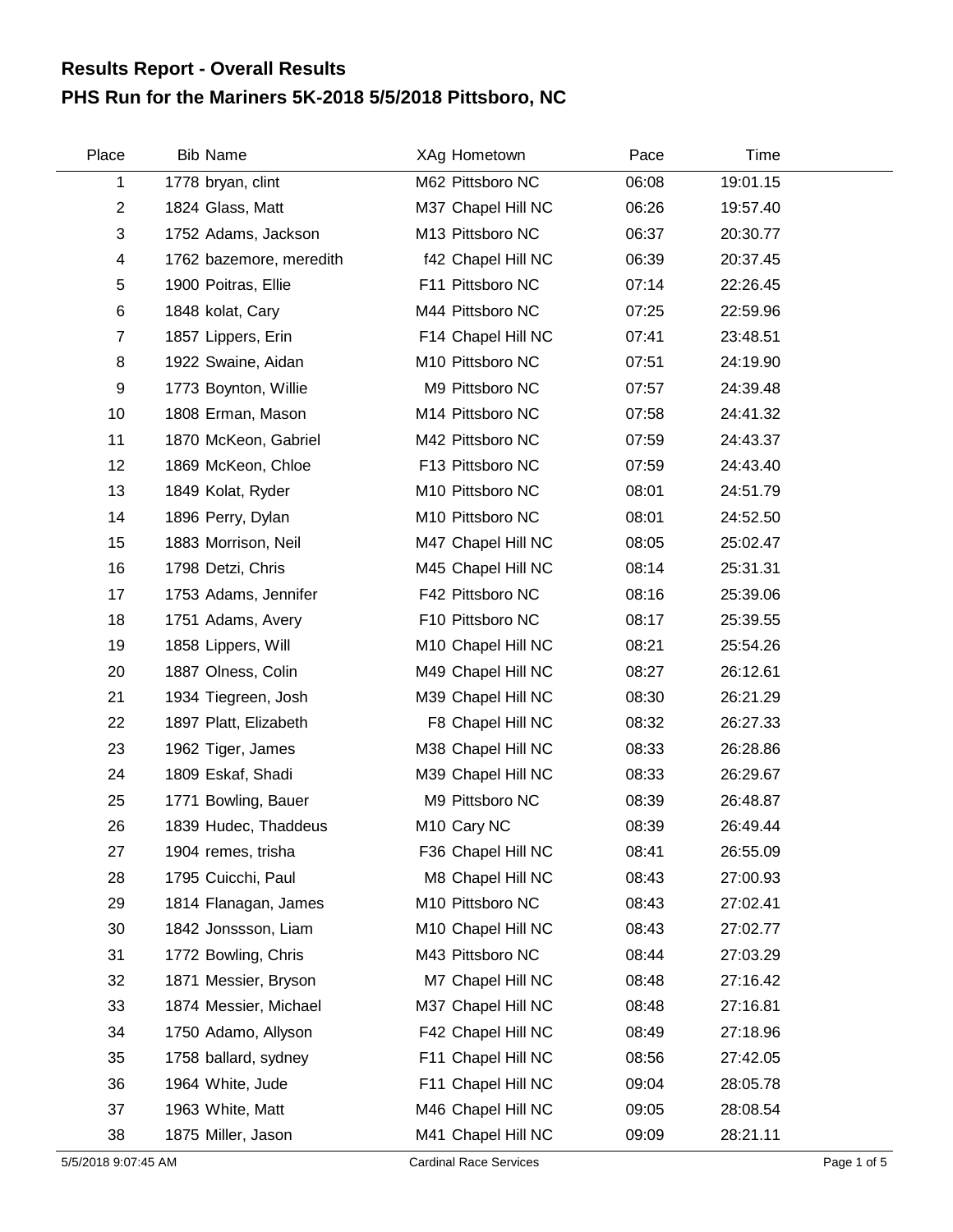| Place | <b>Bib Name</b>               | XAg Hometown       | Pace  | Time     |  |
|-------|-------------------------------|--------------------|-------|----------|--|
| 39    | 1903 Raynor, Carly            | F39 Pittsboro NC   | 09:11 | 28:29.59 |  |
| 40    | 1891 Patsakham, Katharine     | F38 Chapel Hill NC | 09:15 | 28:41.28 |  |
| 41    | 1825 Goldsmith, Kory          | F59 Pittsboro NC   | 09:19 | 28:51.68 |  |
| 42    | 1921 Stout, Ricky             | M56 Goldston NC    | 09:19 | 28:52.26 |  |
| 43    | 1958 Wood, Chase              | M17 GRAHAM NC      | 09:19 | 28:52.76 |  |
| 44    | 1847 Klier, Ethan             | M9 Pittsboro NC    | 09:19 | 28:52.91 |  |
| 45    | 1928 Teta, Aaron              | M11 Pittsboro NC   | 09:20 | 28:55.98 |  |
| 46    | 1914 Shea, Leo                | M5 Chapel Hill NC  | 09:23 | 29:05.61 |  |
| 47    | 1915 Shea, Paul               | M37 Chapel Hill NC | 09:28 | 29:19.58 |  |
| 48    | 1779 CAHILL, STEFANIE         | F34 Chapel Hill NC | 09:32 | 29:33.28 |  |
| 49    | 1953 Wiley, Jordan            | M9 Pittsboro NC    | 09:33 | 29:37.35 |  |
| 50    | 1865 Martinson, Anthony       | M7 Chapel Hill NC  | 09:33 | 29:37.52 |  |
| 51    | 1970 Sharp, Molly             | F <sub>24</sub>    | 09:35 | 29:41.85 |  |
| 52    | 1754 Altenburg, Ben           | M8 Chapel Hill NC  | 09:38 | 29:51.09 |  |
| 53    | 1905 Robinson, Carter         | M9 Pittsboro NC    | 09:39 | 29:53.91 |  |
| 54    | 1949 Wanderski, Jacob         | M9 Chapel Hill NC  | 09:46 | 30:15.88 |  |
| 55    | 1831 Hernandez-Gonzalez, Joaq | M8 Chapel Hill NC  | 09:46 | 30:16.20 |  |
| 56    | 1826 Gonzalez, Carmen         | F39 Chapel Hill NC | 09:52 | 30:34.97 |  |
| 57    | 1944 Vernon-Platt, Tracy      | F43 Chapel Hill NC | 10:00 | 31:00.06 |  |
| 58    | 1948 Wanderski, David         | M6 Chapel Hill NC  | 10:02 | 31:06.53 |  |
| 59    | 1951 Wanderski, Mike          | M43 Chapel Hill NC | 10:03 | 31:08.58 |  |
| 60    | 1785 Cody, Genevieve          | F42 Chapel Hill NC | 10:09 | 31:27.34 |  |
| 61    | 1786 Cody, Luke               | M6 Chapel Hill NC  | 10:09 | 31:27.77 |  |
| 62    | 1876 Minges, Eli              | M8 Pittsboro NC    | 10:15 | 31:46.85 |  |
| 63    | 1807 Eriksen, Kathryn         | F36 Chapel Hill NC | 10:20 | 32:03.55 |  |
| 64    | 1892 Patsakham, Noah          | M6 Chapel Hill NC  | 10:29 | 32:29.68 |  |
| 65    | 1890 Patsakham, Chot          | M44 Chapel Hill NC | 10:29 | 32:30.03 |  |
| 66    | 1819 Flowers, William         | M11 Chapel Hill NC | 10:31 | 32:35.87 |  |
| 67    | 1817 Flowers, Brad            | M46 Chapel Hill NC | 10:31 | 32:35.98 |  |
| 68    | 1868 Matthews, Lee            | M46 Pittsboro NC   | 10:34 | 32:44.73 |  |
| 69    | 1911 Schliebe, Kate           | F41 Chapel Hill NC | 10:35 | 32:47.78 |  |
| 70    | 1867 Matthews, Ashlynn        | F10 Pittsboro NC   | 10:36 | 32:51.89 |  |
| 71    | 1927 Terrell, Gabby           | F11 Chapel Hill NC | 10:48 | 33:28.52 |  |
| 72    | 1846 Kellam, Mia              | F11 Pittsboro NC   | 10:48 | 33:30.04 |  |
| 73    | 1774 Bradley, Liam            | M6 Pittsboro NC    | 10:50 | 33:36.52 |  |
| 74    | 1776 Bradley, Regi            | F35 Pittsboro NC   | 10:51 | 33:39.12 |  |
| 75    | 1850 Kovar, Lukas             | M11 Chapel Hill NC | 10:52 | 33:40.83 |  |
| 76    | 1767 Boecke, Erin             | F38 Pittsboro NC   | 10:53 | 33:43.19 |  |
| 77    | 1775 Bradley, Michael         | M38 Pittsboro NC   | 10:55 | 33:51.49 |  |
| 78    | 1864 martinson, andrew        | M37 Chapel Hill NC | 11:00 | 34:06.72 |  |
| 79    | 1866 Martinson, Irina         | F30 Chapel Hill NC | 11:00 | 34:06.87 |  |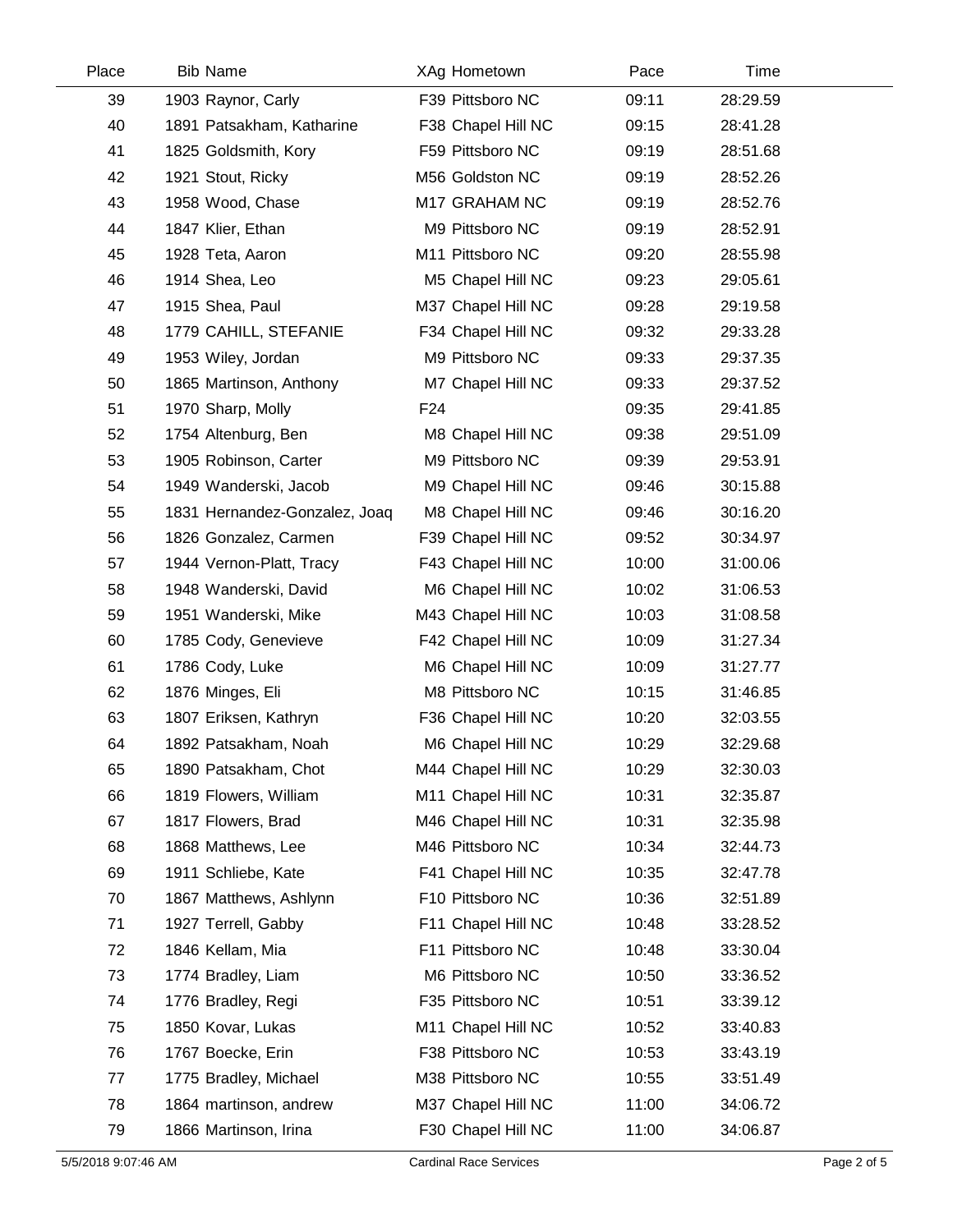| Place | <b>Bib Name</b>             | XAg Hometown       | Pace  | Time     |  |
|-------|-----------------------------|--------------------|-------|----------|--|
| 80    | 1942 Velasquez, Gabe        | M9 Chapel Hill NC  | 11:17 | 34:58.66 |  |
| 81    | 1854 Lill, Elijah           | M6 Chapel Hill NC  | 11:18 | 35:02.47 |  |
| 82    | 1784 Cody, Brendan          | M42 Chapel Hill NC | 11:18 | 35:02.51 |  |
| 83    | 1941 Veety, Reis            | M8 Chapel Hill NC  | 11:20 | 35:06.86 |  |
| 84    | 1933 Thelen, Zach           | M7 Pittsboro NC    | 11:25 | 35:23.09 |  |
| 85    | 1932 Thelen, David          | M36 Pittsboro NC   | 11:25 | 35:23.88 |  |
| 86    | 1862 Lloyd, Tammy           | F41 Chapel Hill NC | 11:30 | 35:39.67 |  |
| 87    | 1860 Lloyd, Charlotte       | F8 Chapel Hill NC  | 11:31 | 35:42.03 |  |
| 88    | 1913 Schneider, Robert      | M36 Chapel Hill NC | 11:46 | 36:28.54 |  |
| 89    | 1912 Schneider, Laine       | F8 Chapel Hill NC  | 11:46 | 36:28.82 |  |
| 90    | 1881 Morrison, Eva Caroline | F10 Chapel Hill NC | 11:56 | 37:00.88 |  |
| 91    | 1882 Morrison, Ian          | M12 Chapel Hill NC | 11:57 | 37:02.05 |  |
| 92    | 1812 Faris, Penelope        | F7 Pittsboro NC    | 11:57 | 37:02.73 |  |
| 93    | 1813 Faris, Stephanie       | F42 Pittsboro NC   | 11:57 | 37:02.98 |  |
| 94    | 1977 Pike, Lucy             | F <sub>0</sub>     | 11:57 | 37:03.79 |  |
| 95    | 1797 De Lamer-Pike, Sophie  | F37 Chapel Hill NC | 11:58 | 37:06.87 |  |
| 96    | 1930 Teta, Ronda            | F47 Pittsboro NC   | 12:08 | 37:35.80 |  |
| 97    | 1929 teta, rick             | m48 Pittsboro NC   | 12:08 | 37:36.42 |  |
| 98    | 1760 Bazemore, Caidence     | F10 Chapel Hill NC | 12:08 | 37:36.56 |  |
| 99    | 1895 Perry, Ashley          | F8 Pittsboro NC    | 12:17 | 38:05.49 |  |
| 100   | 1777 Brower, Mya            | F11 Chapel Hill NC | 12:17 | 38:05.54 |  |
| 101   | 1972 Turnball, Toby         | M50                | 12:18 | 38:06.93 |  |
| 102   | 1853 Latta, Zymere          | M6 Pittsboro NC    | 12:18 | 38:08.21 |  |
| 103   | 1840 Jackson, Ace           | M6 Chapel Hill NC  | 12:19 | 38:11.47 |  |
| 104   | 1783 Clark, Connor          | M10 Pittsboro NC   | 12:40 | 39:14.67 |  |
| 105   | 1782 Clark, Angela          | F39 Pittsboro NC   | 12:40 | 39:14.72 |  |
| 106   | 1894 Patteson, Jennifer     | F38 Chapel Hill NC | 12:41 | 39:17.69 |  |
| 107   | 1954 Wilson, Grace          | F9 Chapel Hill NC  | 12:41 | 39:18.99 |  |
| 108   | 1955 Wilson, Matthew        | M43 Chapel Hill NC | 12:41 | 39:19.00 |  |
| 109   | 1781 Clamann, Nicole        | F9 Chapel Hill NC  | 12:45 | 39:31.61 |  |
| 110   | 1780 Clamann, Michael       | M47 Chapel Hill NC | 12:46 | 39:33.18 |  |
| 111   | 1836 Hoopes, Jacob          | M10 Pittsboro NC   | 12:49 | 39:44.24 |  |
| 112   | 1950 Wanderski, Matthew     | M10 Chapel Hill NC | 12:54 | 39:58.96 |  |
| 113   | 1837 Hoopes, Jeff           | M34 Pittsboro NC   | 12:54 | 39:59.69 |  |
| 114   | 1838 Hoopes, Sarah          | F5 Pittsboro NC    | 12:54 | 39:59.85 |  |
| 115   | 1952 Wanderski, Noy         | F38 Chapel Hill NC | 12:56 | 40:04.49 |  |
| 116   | 1856 Lill, Jonah            | M6 Chapel Hill NC  | 13:07 | 40:40.57 |  |
| 117   | 1906 Robinson, Garrett      | M6 Pittsboro NC    | 13:08 | 40:43.34 |  |
| 118   | 1855 Lill, Jason            | M37 Chapel Hill NC | 13:08 | 40:44.04 |  |
| 119   | 1907 Robinson, Haley        | F35 Pittsboro NC   | 13:20 | 41:19.28 |  |
| 120   | 1884 Munoz-Becerra, Michael | M5 Chapel Hill NC  | 13:25 | 41:34.27 |  |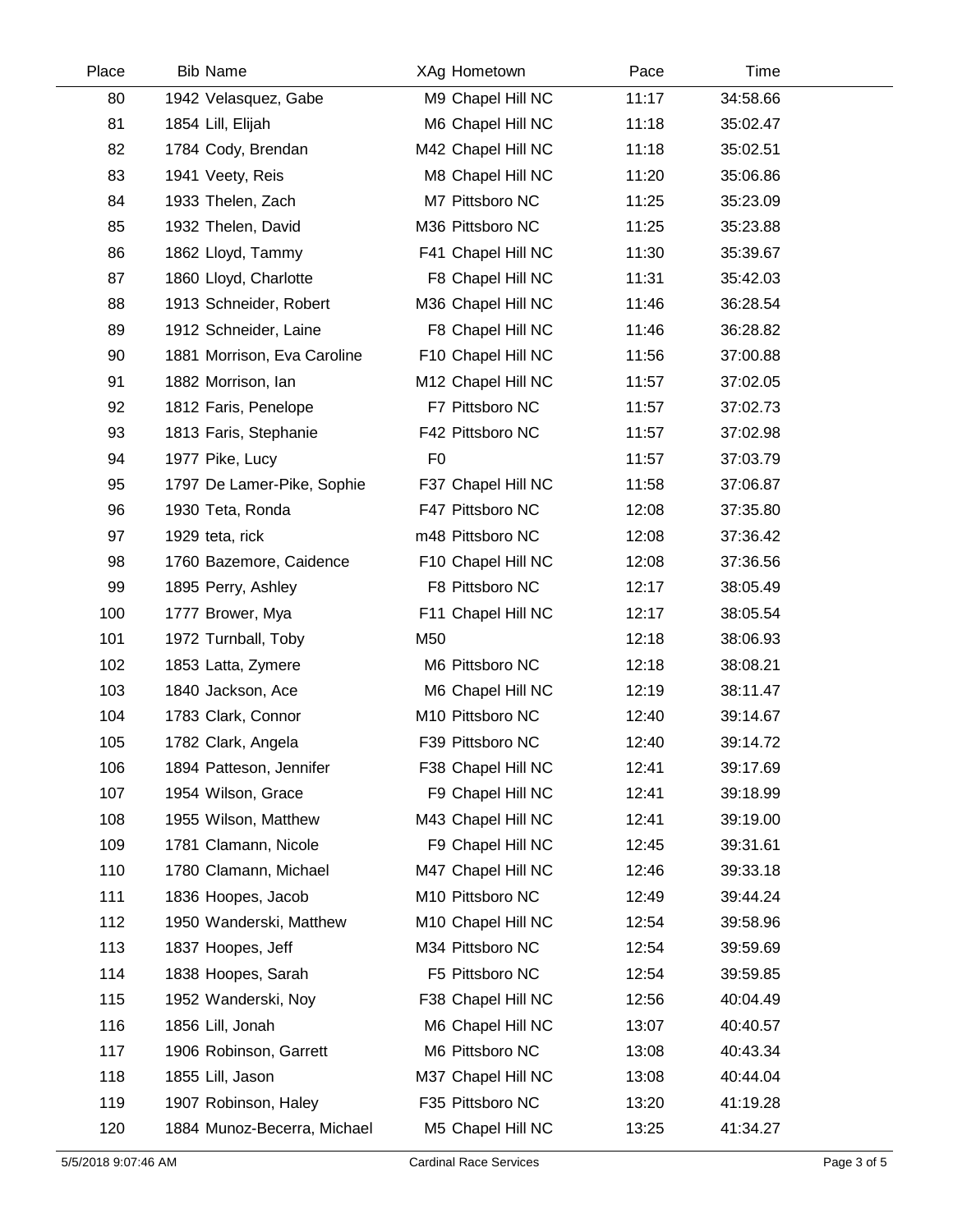| Place | <b>Bib Name</b>               | XAg Hometown       | Pace  | Time     |  |
|-------|-------------------------------|--------------------|-------|----------|--|
| 121   | 1877 Monserrate, Jessica      | F40 Chapel Hill NC | 13:25 | 41:36.84 |  |
| 122   | 1918 Sherman, Noah            | M7 Chapel Hill NC  | 13:46 | 42:41.51 |  |
| 123   | 1917 Sherman, Jenn            | F37 Chapel Hill NC | 13:47 | 42:42.24 |  |
| 124   | 1769 Bonine, Anabel           | F4 Chapel Hill NC  | 13:48 | 42:48.29 |  |
| 125   | 1978 Boine, Ben               | M35                | 13:49 | 42:49.31 |  |
| 126   | 1841 Jackson, Melanie         | F31 Chapel Hill NC | 13:53 | 43:02.54 |  |
| 127   | 1959 Jackson, Ethan           | M4 Chapel Hill NC  | 13:54 | 43:05.91 |  |
| 128   | 1828 Grimes, Jamie            | F36 Chapel Hill NC | 14:01 | 43:27.36 |  |
| 129   | 1923 Swearingen, John Patrick | M39 Chapel Hill NC | 14:01 | 43:28.35 |  |
| 130   | 1916 Shen, Anita              | F37 Chapel Hill NC | 14:02 | 43:29.67 |  |
| 131   | 1938 Turner, Landon           | M7 Chapel Hill NC  | 14:03 | 43:32.33 |  |
| 132   | 1940 Turner, Matt             | M38 Chapel Hill NC | 14:03 | 43:32.79 |  |
| 133   | 1800 Dotson, Doug             | M54 Pittsboro NC   | 14:08 | 43:50.31 |  |
| 134   | 1801 Dotson, Reed             | M8 Pittsboro NC    | 14:09 | 43:50.57 |  |
| 135   | 1851 Landis, Alicia           | F43 Pittsboro NC   | 14:16 | 44:14.95 |  |
| 136   | 1852 Landis, Kasey            | F10 Pittsboro NC   | 14:16 | 44:14.95 |  |
| 137   | 1770 Bonine, Glen             | M7 Chapel Hill NC  | 14:20 | 44:25.77 |  |
| 138   | 1956 Winters, Elliott         | M7 Chapel Hill NC  | 14:30 | 44:56.99 |  |
| 139   | 1957 Winters, Tim             | M40 Chapel Hill NC | 14:31 | 45:01.17 |  |
| 140   | 1960 Jansen, Marilyn          | F62 Chapel Hill NC | 14:33 | 45:07.36 |  |
| 141   | 1961 Jansen, Bob              | M65 Chapel Hill NC | 14:34 | 45:07.86 |  |
| 142   | 1768 Boecke, Natalie          | F9 Pittsboro NC    | 14:56 | 46:17.44 |  |
| 143   | 1974 Stober, Savvy            | F <sub>8</sub>     | 14:56 | 46:18.18 |  |
| 144   | 1939 Turner, Malinda          | F34 Chapel Hill NC | 14:58 | 46:24.71 |  |
| 145   | 1757 ballard, sharon          | F46 Chapel Hill NC | 15:00 | 46:29.97 |  |
| 146   | 1919 Smith, Christy           | F45 Chapel Hill NC | 15:00 | 46:30.05 |  |
| 147   | 1926 Taylor, Seth             | M9 Chapel Hill NC  | 15:12 | 47:07.71 |  |
| 148   | 1787 Cooper, Amanda           | F9 Chapel Hill NC  | 15:15 | 47:17.48 |  |
| 149   | 1885 nance, Juliana           | F9 Pittsboro NC    | 15:15 | 47:18.04 |  |
| 150   | 1886 Nance, Rebecca           | F38 Pittsboro NC   | 15:22 | 47:37.59 |  |
| 151   | 1901 Predanocy, Diana         | F7 Chapel Hill NC  | 15:22 | 47:39.71 |  |
| 152   | 1902 Predanocy, Karolina      | F9 Chapel Hill NC  | 15:23 | 47:40.73 |  |
| 153   | 1931 Teta, Shiloh             | F7 Pittsboro NC    | 15:25 | 47:46.63 |  |
| 154   | 1803 Doyle, Christina         | F35 Chapel Hill NC | 15:35 | 48:17.47 |  |
| 155   | 1818 Flowers, Melanie         | F47 Chapel Hill NC | 15:47 | 48:55.87 |  |
| 156   | 1802 Doyle, Adrian            | M34 Chapel Hill NC | 15:49 | 49:02.31 |  |
| 157   | 1968 Dotson, Julian           | M6 Pittsboro NC    | 15:52 | 49:11.05 |  |
| 158   | 1863 Martin, Viggo            | M7 Chapel Hill NC  | 15:52 | 49:11.69 |  |
| 159   | 1971 Martin, Lynn             | F <sub>0</sub>     | 15:52 | 49:11.99 |  |
| 160   | 1799 Dillon, Maura            | M49 Pittsboro NC   | 15:56 | 49:24.23 |  |
| 161   | 1872 Messier, Erin            | F37 Chapel Hill NC | 16:01 | 49:39.54 |  |